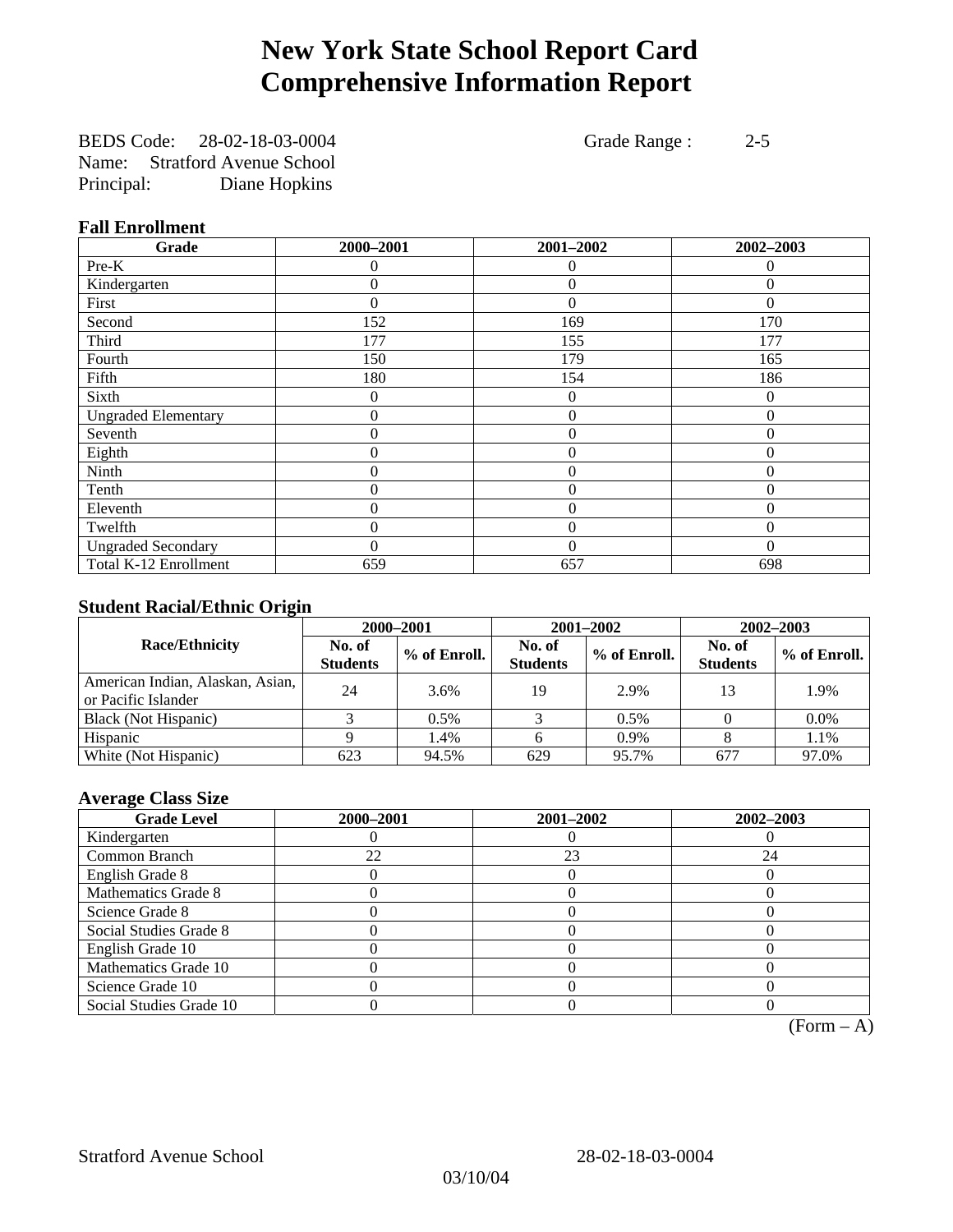### **District Need to Resource Capacity Category**

| <b>N/RC Category</b> | <b>Description</b>                                                                             |
|----------------------|------------------------------------------------------------------------------------------------|
|                      | This is a school district with low student needs in relation to district<br>resource capacity. |

### **Similar School Group and Description**

| <b>Similar School Group</b> | <b>Description</b>                                                    |
|-----------------------------|-----------------------------------------------------------------------|
|                             | All schools in this group are elementary level schools in school      |
| 16                          | districts with low student needs in relation to district resource     |
|                             | capacity. The schools in this group are in the lower range of student |
|                             | needs for elementary level schools in these districts.                |

All schools within the same N/RC category are divided into three similar school groups defined by the percentage of students in the school who are eligible for the free-lunch program and/or who are limited English proficient (also known as English language learners).

#### **Student Demographics Used To Determine Similar Schools Group**

|                                   | 2000-2001 |         | $2001 - 2002$ |         | $2002 - 2003$ |         |
|-----------------------------------|-----------|---------|---------------|---------|---------------|---------|
|                                   | Count     | Percent | Count         | Percent | Count         | Percent |
| <b>Limited English Proficient</b> |           | 0.3%    |               | $0.5\%$ |               | $0.1\%$ |
| Eligible for Free Lunch           |           | 0.0%    |               | 0.0%    |               | $0.0\%$ |

#### **Attendance and Suspension**

|                               | 1999–2000<br>$%$ of<br>No. of |         | 2000-2001        |         | $2001 - 2002$   |         |
|-------------------------------|-------------------------------|---------|------------------|---------|-----------------|---------|
|                               |                               |         | $%$ of<br>No. of |         | No. of          | $%$ of  |
|                               | <b>Students</b>               | Enroll. | <b>Students</b>  | Enroll. | <b>Students</b> | Enroll. |
| <b>Annual Attendance Rate</b> |                               | 98.0%   |                  | 98.0%   |                 | 97.0%   |
| <b>Student Suspensions</b>    |                               | 0.0%    |                  | $0.0\%$ |                 | 0.0%    |

### **Student Socioeconomic and Stability Indicators (Percent of Enrollment)**

|                          | 2000-2001 | 2001-2002 | 2002-2003 |
|--------------------------|-----------|-----------|-----------|
| <b>Reduced Lunch</b>     | $0.0\%$   | $0.0\%$   | $0.0\%$   |
| <b>Public Assistance</b> | None      | None      | None      |
| <b>Student Stability</b> | 98%       | 94%       | 95%       |

#### **Staff Counts**

| Staff                                   | 2002-2003 |
|-----------------------------------------|-----------|
| <b>Total Teachers</b>                   | 45        |
| <b>Total Other Professional Staff</b>   |           |
| <b>Total Paraprofessionals</b>          | NΑ        |
| Teaching Out of Certification*          |           |
| <b>Teachers with Temporary Licenses</b> |           |

\*Teaching out of certification more than on an incidental basis. Teachers with temporary licenses are also counted as teaching out of certification.

 $(Form - B)$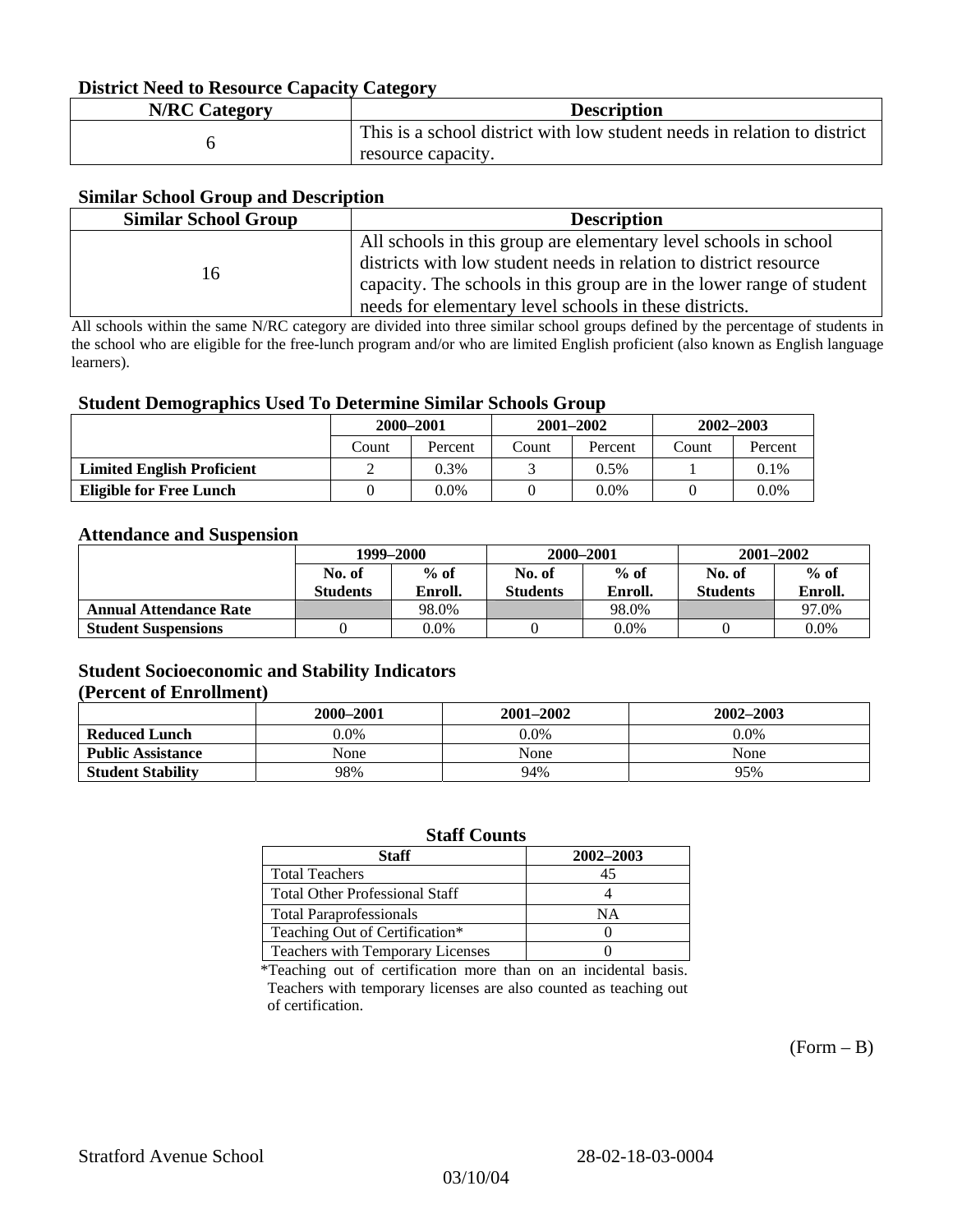# **Career Development and Occupational Studies (CDOS)**

### **Percentage of Students Documenting Self- and Career-Awareness Information and Career Exploration Activities, K–3**

| <b>Grades</b> | 2000-01 | $2001 - 02$ | $2002 - 03$ |
|---------------|---------|-------------|-------------|
| K-1           |         | $0\%$       | 0%          |
| $2 - 3$       |         | $0\%$       | $0\%$       |

### **Students Developing a Career Plan, 4–12**

| <b>Grades</b> |                                      | $2000 - 01$ | $2001 - 02$ | $2002 - 03$ |
|---------------|--------------------------------------|-------------|-------------|-------------|
|               | Number of General-Education Students |             | $\Omega$    | 0           |
| $4 - 5$       | Number of Students with Disabilities |             | $\Omega$    | 0           |
|               | Number of All Students               |             | 0           | $\Omega$    |
|               | Percent of Enrollment                |             | $0\%$       | $0\%$       |
|               | Number of General-Education Students |             | $\Omega$    | 0           |
| $6 - 8$       | Number of Students with Disabilities |             | $\Omega$    | $\Omega$    |
|               | Number of All Students               |             | $\Omega$    | $\Omega$    |
|               | Percent of Enrollment                |             | $0\%$       | $0\%$       |
|               | Number of General-Education Students |             | $\Omega$    | 0           |
| $9 - 12$      | Number of Students with Disabilities |             | $\Omega$    | $\Omega$    |
|               | Number of All Students               |             | 0           | 0           |
|               | Percent of Enrollment                |             | 0%          | $0\%$       |

# **Second Language Proficiency Examinations**

### **General-Education Students**

| <b>Test</b> | 2000-2001         |           |            | 2001-2002 | $2002 - 2003$ |           |
|-------------|-------------------|-----------|------------|-----------|---------------|-----------|
|             | <b>No. Tested</b> | % Passing | No. Tested | % Passing | No. Tested    | % Passing |
| French      |                   | 0%        |            | $0\%$     |               | 0%        |
| German      |                   | 0%        |            | $0\%$     |               | 0%        |
| Italian     |                   | 0%        |            | 0%        |               | 0%        |
| Latin       |                   | 0%        |            | 0%        |               | 0%        |
| Spanish     |                   | 0%        |            | 0%        |               | 0%        |

### **Students with Disabilities**

| <b>Test</b> | 2000-2001  |           |            | 2001-2002 | 2002-2003  |           |  |
|-------------|------------|-----------|------------|-----------|------------|-----------|--|
|             | No. Tested | % Passing | No. Tested | % Passing | No. Tested | % Passing |  |
| French      |            | 0%        |            | 0%        |            | 0%        |  |
| German      |            | 0%        |            | $0\%$     |            | 0%        |  |
| Italian     |            | 0%        |            | 0%        |            | 0%        |  |
| Latin       |            | 0%        |            | 0%        |            | 0%        |  |
| Spanish     |            | 0%        |            | 0%        |            | 0%        |  |

 <sup>(</sup>Form-D)